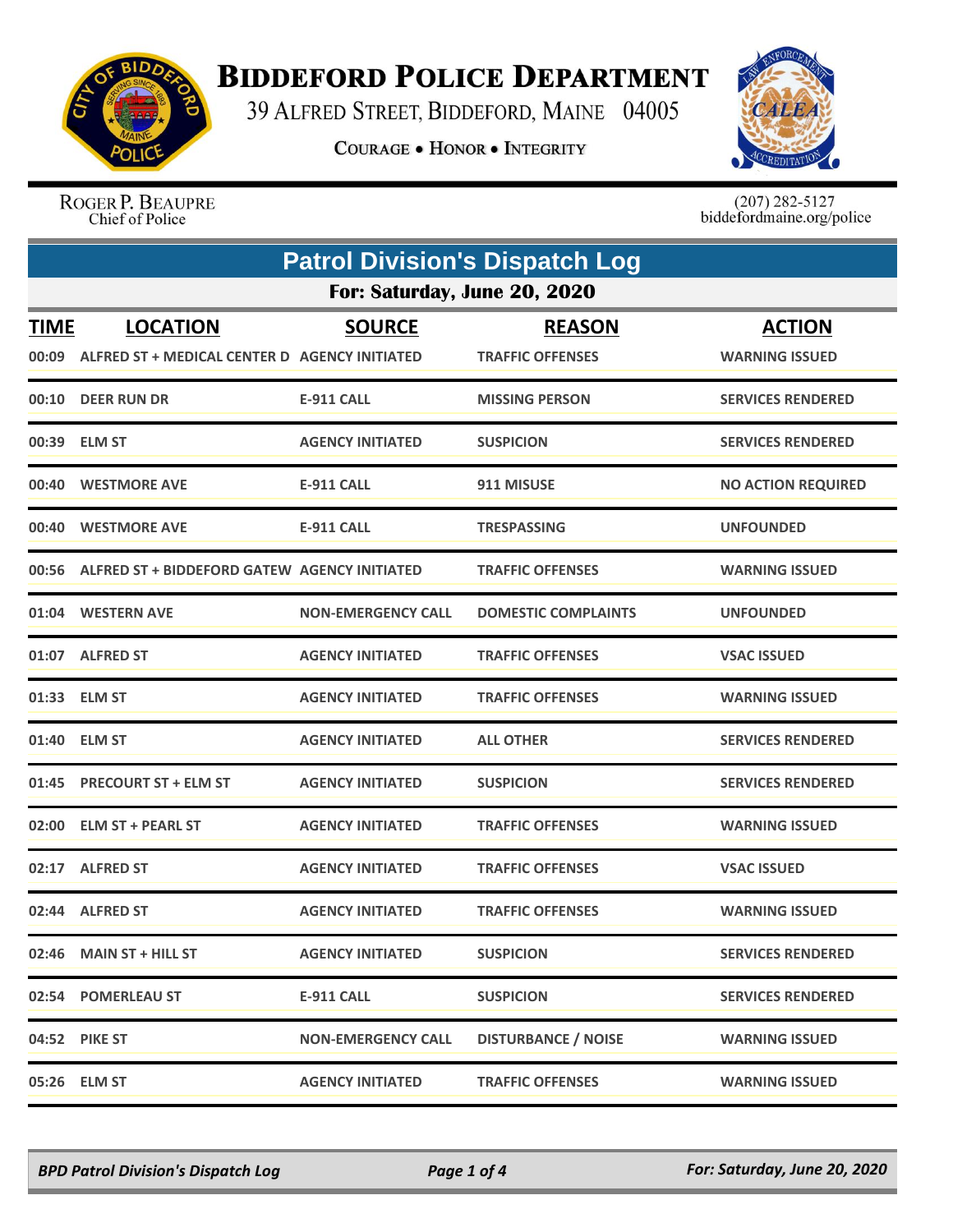| <b>TIME</b> | <b>LOCATION</b>                   | <b>SOURCE</b>             | <b>REASON</b>                    | <b>ACTION</b>                |
|-------------|-----------------------------------|---------------------------|----------------------------------|------------------------------|
|             | 05:34 GOOCH ST + ELM ST           | <b>AGENCY INITIATED</b>   | <b>TRAFFIC OFFENSES</b>          | <b>VSAC ISSUED</b>           |
|             | 06:00 ELM ST + WACO DR            | <b>AGENCY INITIATED</b>   | <b>TRAFFIC OFFENSES</b>          | <b>WARNING ISSUED</b>        |
|             | 07:33 WESTFIELD ST                | <b>AGENCY INITIATED</b>   | <b>PAPERWORK</b>                 | <b>PAPERWORK NOT SERVED</b>  |
|             | 07:47 GRAHAM ST                   | <b>AGENCY INITIATED</b>   | <b>PAPERWORK</b>                 | <b>PAPERWORK NOT SERVED</b>  |
|             | 09:56 ELM ST                      | <b>NON-EMERGENCY CALL</b> | <b>COUNTERFEIT BILLS</b>         | <b>REPORT TAKEN</b>          |
| 10:40       | <b>PROSPECT ST + HILLSIDE AVE</b> | <b>NON-EMERGENCY CALL</b> | <b>PARKING COMPLAINT</b>         | <b>PARKING TICKET ISSUED</b> |
| 10:45       | <b>MAIN ST</b>                    | <b>NON-EMERGENCY CALL</b> | <b>EMERGENCY ORDER VIOLATION</b> | <b>SERVICES RENDERED</b>     |
|             | 10:55 MILE STRETCH RD             | <b>NON-EMERGENCY CALL</b> | 911 MISUSE                       | <b>SERVICES RENDERED</b>     |
| 10:56       | <b>BOULDER WAY</b>                | <b>AGENCY INITIATED</b>   | <b>ANIMAL COMPLAINT</b>          | <b>SERVICES RENDERED</b>     |
|             | 11:22 POOL ST                     | <b>AGENCY INITIATED</b>   | <b>TRAFFIC OFFENSES</b>          | <b>VSAC ISSUED</b>           |
|             | <b>11:27 MAIN ST</b>              | <b>NON-EMERGENCY CALL</b> | <b>ASSIST OTHER AGENCY</b>       | <b>NEGATIVE CONTACT</b>      |
| 11:29       | <b>RAYMOND ST</b>                 | <b>NON-EMERGENCY CALL</b> | <b>PARKING COMPLAINT</b>         | <b>SERVICES RENDERED</b>     |
|             | 11:36 HILL ST                     | <b>AGENCY INITIATED</b>   | <b>TRAFFIC OFFENSES</b>          | <b>VSAC ISSUED</b>           |
|             | 11:39 ELM ST + GRAYSON ST         | <b>E-911 CALL</b>         | 911 MISUSE                       | <b>DISPATCH HANDLED</b>      |
|             | 11:50 POOL ST                     | <b>AGENCY INITIATED</b>   | <b>TRAFFIC OFFENSES</b>          | <b>WARNING ISSUED</b>        |
|             | 11:55 MARBLEHEAD LN               | <b>AGENCY INITIATED</b>   | <b>RIVER PATROL OFFENSES</b>     | <b>NO VIOLATION</b>          |
|             | <b>12:00 MAIN ST</b>              | E-911 CALL                | 911 MISUSE                       | <b>DISPATCH HANDLED</b>      |
|             | 12:09 LIBERTY AVE                 | E-911 CALL                | 911 MISUSE                       | <b>SERVICES RENDERED</b>     |
|             | 12:11 MARBLEHEAD LN               | <b>AGENCY INITIATED</b>   | <b>RIVER PATROL OFFENSES</b>     | <b>NO VIOLATION</b>          |
|             | 12:12 MARBLEHEAD LN               | <b>AGENCY INITIATED</b>   | <b>RIVER PATROL OFFENSES</b>     | <b>NO VIOLATION</b>          |
|             | 13:06 MARBLEHEAD LN               | <b>AGENCY INITIATED</b>   | <b>RIVER PATROL OFFENSES</b>     | <b>NO VIOLATION</b>          |
|             | <b>13:20 GERTRUDE AVE</b>         | <b>AGENCY INITIATED</b>   | <b>TRAFFIC OFFENSES</b>          | <b>WARNING ISSUED</b>        |
|             | 13:47 FALL ST                     | <b>AGENCY INITIATED</b>   | <b>TRAFFIC OFFENSES</b>          | <b>VSAC ISSUED</b>           |
|             | 13:50 MARBLEHEAD LN               | <b>AGENCY INITIATED</b>   | <b>RIVER PATROL OFFENSES</b>     | <b>NO VIOLATION</b>          |
|             | 14:00 ELM ST                      | <b>NON-EMERGENCY CALL</b> | <b>DRUNKENNESS</b>               | <b>SERVICES RENDERED</b>     |

*BPD Patrol Division's Dispatch Log Page 2 of 4 For: Saturday, June 20, 2020*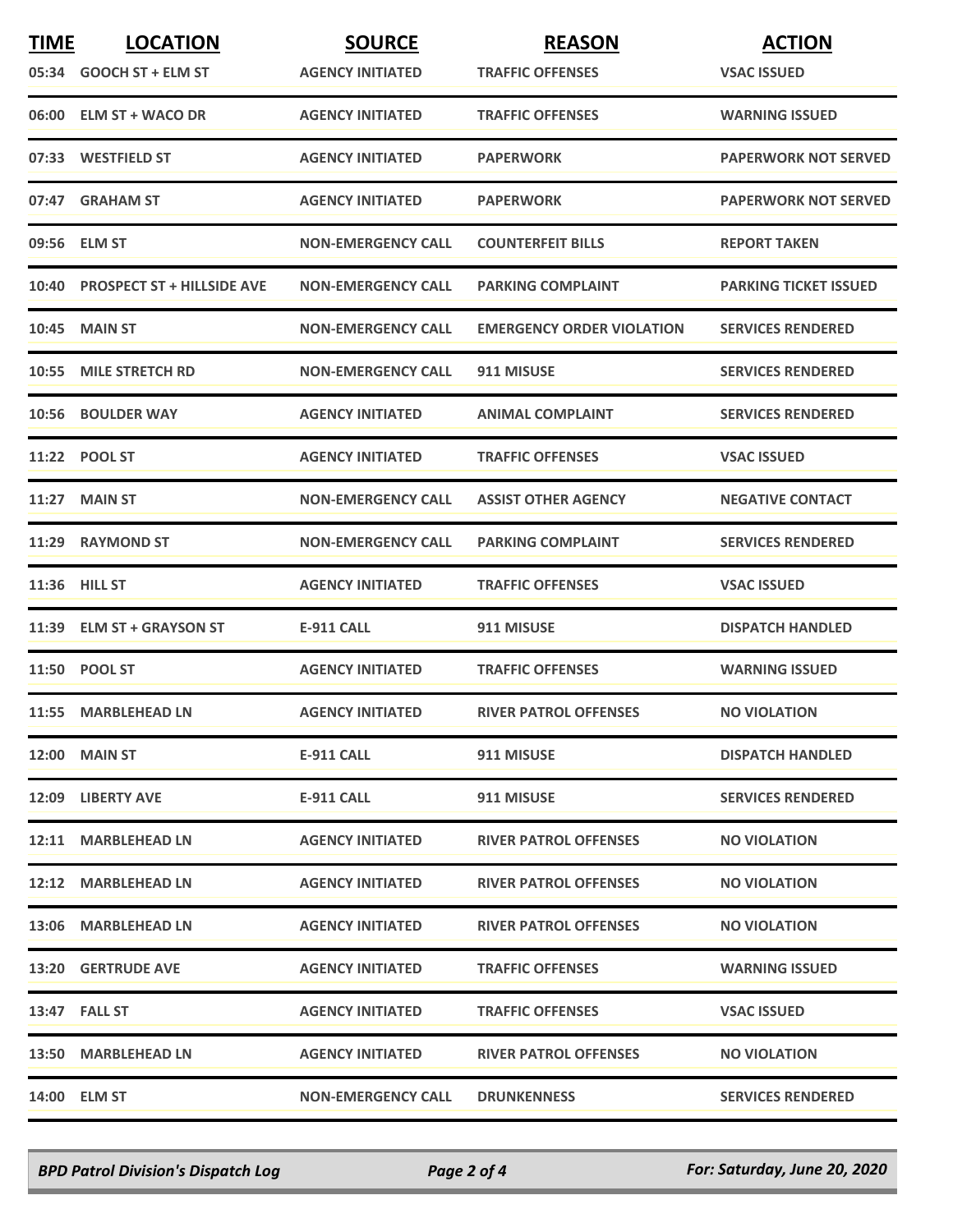| <b>TIME</b> | <b>LOCATION</b>                                                                                                                                                            | <b>SOURCE</b>             | <b>REASON</b>                                                                            | <b>ACTION</b>                |
|-------------|----------------------------------------------------------------------------------------------------------------------------------------------------------------------------|---------------------------|------------------------------------------------------------------------------------------|------------------------------|
|             | 14:04 HILL ST                                                                                                                                                              | <b>AGENCY INITIATED</b>   | <b>TRAFFIC OFFENSES</b>                                                                  | <b>VSAC ISSUED</b>           |
|             | 14:35 ALFRED ST                                                                                                                                                            | <b>WALK-IN AT STATION</b> | <b>ARTICLES LOST/FOUND</b>                                                               | <b>SERVICES RENDERED</b>     |
|             | 15:26 MAY ST + TAYLOR ST                                                                                                                                                   | <b>AGENCY INITIATED</b>   | <b>TRAFFIC OFFENSES</b>                                                                  | <b>WARNING ISSUED</b>        |
|             | 15:35 MAY ST + LESSARD AVE                                                                                                                                                 | <b>AGENCY INITIATED</b>   | <b>TRAFFIC OFFENSES</b>                                                                  | <b>VSAC ISSUED</b>           |
|             | 15:51 MARBLEHEAD LN                                                                                                                                                        | <b>AGENCY INITIATED</b>   | <b>RIVER PATROL OFFENSES</b>                                                             | <b>NO VIOLATION</b>          |
|             | 15:52 MARBLEHEAD LN                                                                                                                                                        | <b>AGENCY INITIATED</b>   | <b>RIVER PATROL OFFENSES</b>                                                             | <b>NO VIOLATION</b>          |
| 15:53       | <b>MARBLEHEAD LN</b>                                                                                                                                                       | <b>AGENCY INITIATED</b>   | <b>RIVER PATROL OFFENSES</b>                                                             | <b>NO VIOLATION</b>          |
|             | 15:54 MARBLEHEAD LN                                                                                                                                                        | <b>AGENCY INITIATED</b>   | <b>RIVER PATROL OFFENSES</b>                                                             | <b>NO VIOLATION</b>          |
|             | 16:02 JEFFERSON ST                                                                                                                                                         | <b>AGENCY INITIATED</b>   | <b>PAPERWORK</b>                                                                         | <b>NEGATIVE CONTACT</b>      |
| 16:25       | <b>MAIN ST</b>                                                                                                                                                             | <b>E-911 CALL</b>         | <b>ANIMAL COMPLAINT</b>                                                                  | <b>REFERRED OTHER AGENCY</b> |
| 16:30       | <b>MARBLEHEAD LN</b>                                                                                                                                                       | <b>AGENCY INITIATED</b>   | <b>RIVER PATROL OFFENSES</b>                                                             | <b>WARNING ISSUED</b>        |
|             | 16:43 ALFRED ST + EDWARDS AVE                                                                                                                                              | <b>AGENCY INITIATED</b>   | <b>TRAFFIC OFFENSES</b>                                                                  | <b>WARNING ISSUED</b>        |
| 17:11       | JEFFERSON ST + WASHINGTON S AGENCY INITIATED<br><b>CHARGE: DOMESTIC VIOLENCE ASSAULT</b><br><b>CHARGE: PROBATION HOLD</b><br><b>CHARGE: VIOLATING CONDITION OF RELEASE</b> |                           | <b>DOMESTIC COMPLAINTS</b><br>OFFENDER: TONY LEE GAGNON  AGE: 41  RESIDENT OF: OTHER, ME | <b>ARREST(S) MADE</b>        |
|             | 17:11 WASHINGTON ST                                                                                                                                                        | <b>E-911 CALL</b>         | <b>DOMESTIC COMPLAINTS</b>                                                               | <b>NO ACTION REQUIRED</b>    |
|             | 17:32 MARBLEHEAD LN                                                                                                                                                        | <b>AGENCY INITIATED</b>   | <b>RIVER PATROL OFFENSES</b>                                                             | <b>WARNING ISSUED</b>        |
|             | 17:37 POOL ST                                                                                                                                                              | E-911 CALL                | 911 MISUSE                                                                               | <b>DISPATCH HANDLED</b>      |
|             | 17:38 MAINE TPKE                                                                                                                                                           | <b>NON-EMERGENCY CALL</b> | <b>DISABLED VEHICLE</b>                                                                  | <b>UNFOUNDED</b>             |
|             | <b>18:10 FORTUNES ROCKS RD</b>                                                                                                                                             | <b>NON-EMERGENCY CALL</b> | <b>ALL OTHER</b>                                                                         | <b>SERVICES RENDERED</b>     |
|             | <b>18:46 MAIN ST</b>                                                                                                                                                       | E-911 CALL                | <b>DRINKING IN PUBLIC</b>                                                                | <b>NEGATIVE CONTACT</b>      |
|             | 19:17 LYNN AVE                                                                                                                                                             | E-911 CALL                | 911 MISUSE                                                                               | <b>SERVICES RENDERED</b>     |
|             | 19:18 SULLIVAN ST                                                                                                                                                          | <b>NON-EMERGENCY CALL</b> | <b>PARKING COMPLAINT</b>                                                                 | <b>NO VIOLATION</b>          |
|             | 19:55 ALFRED ST                                                                                                                                                            | <b>AGENCY INITIATED</b>   | <b>TRAFFIC OFFENSES</b>                                                                  | <b>SERVICES RENDERED</b>     |
|             | 20:11 HILL ST                                                                                                                                                              | <b>AGENCY INITIATED</b>   | <b>TRAFFIC OFFENSES</b>                                                                  | <b>WARNING ISSUED</b>        |

*BPD Patrol Division's Dispatch Log Page 3 of 4 For: Saturday, June 20, 2020*